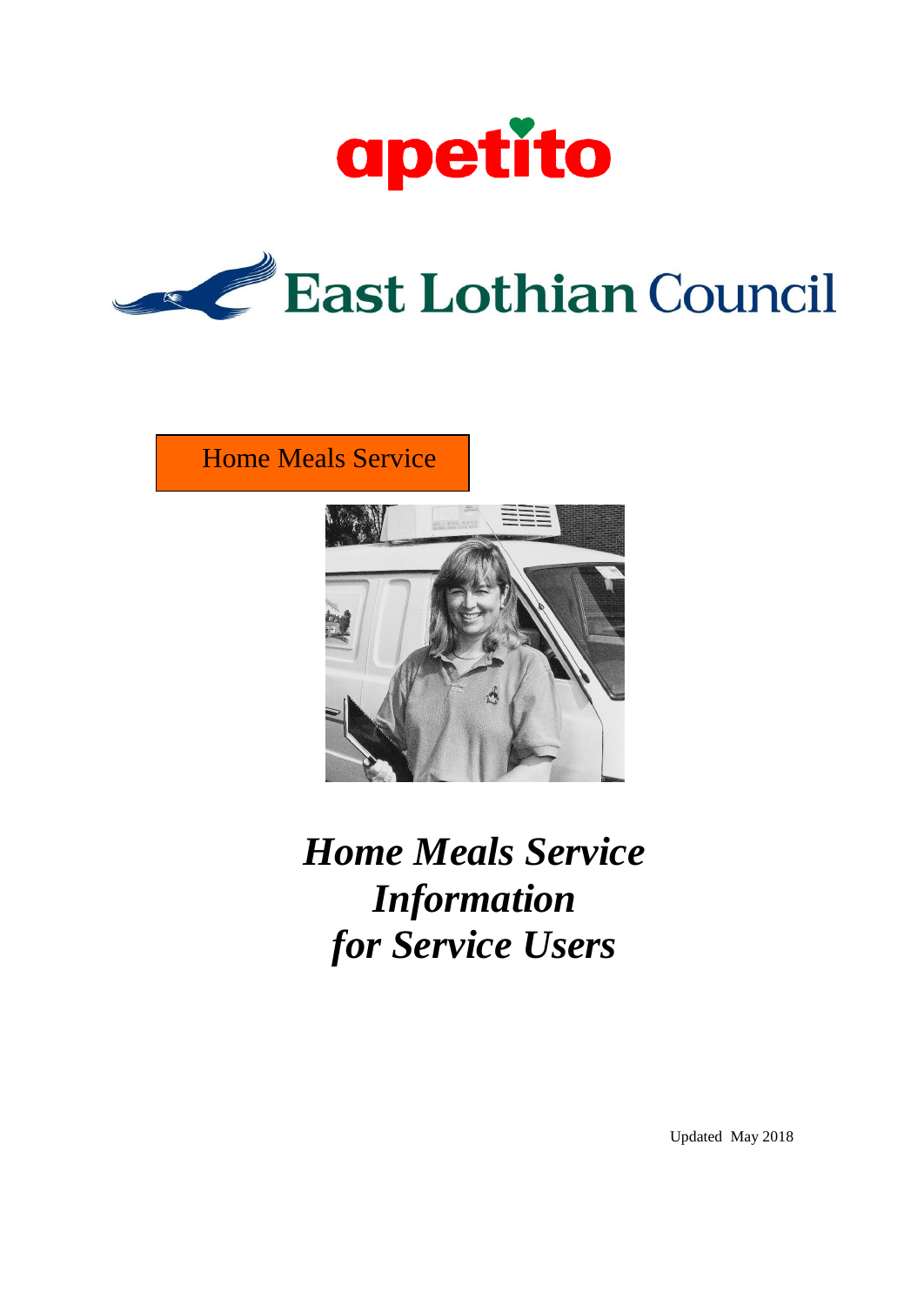# **TABLE OF CONTENTS**

| Introduction                         |    |
|--------------------------------------|----|
| What is the Home Meals Service?      |    |
| What is the Purpose of the Service?  |    |
| What will this Cost you?             |    |
| How the Service works                |    |
| How do I store the meals?            |    |
| Points to remember about Freezers    | 6  |
| How do I heat the meals?             |    |
| What type of meals are available?    | 8  |
| Are Special Dietary meals available? | 8  |
| How do I pay?                        | 9  |
| <b>Useful Telephone Numbers</b>      | 10 |
| <b>Complaints Procedure</b>          | 11 |
| Equipment measurements               |    |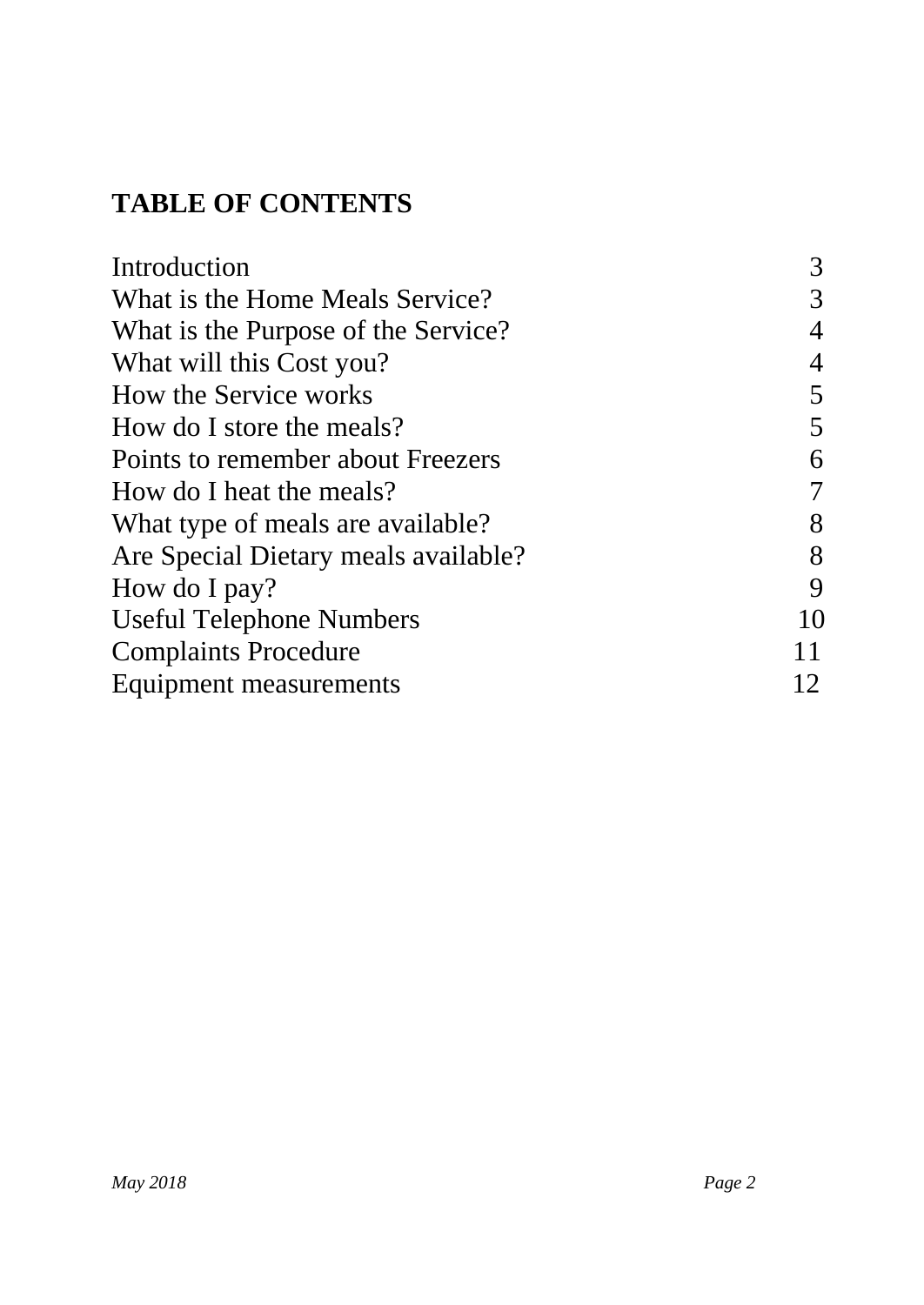#### **Introduction**

Welcome to the East Lothian Council Home Meals Service.

Traditionally Meals-on-Wheels have always been hot meals delivered daily to your door or cooked by a Home Care Assistant in your own home. However, over the past years, many Local Authorities have turned to other ways of providing meals so as to offer a greater choice and better quality of meals to you as a customer. A scheme for home delivered, frozen ready meals is available in the East Lothian area. The scheme is operated for the Authority by apetito and delivered by Wiltshire Farm Foods.

#### **What is the Home Meals Service?**

A large number of people already buy cooked frozen meals that can be heated in the oven or microwave. Depending on your ability to heat a meal, frozen meals will be delivered to your home on a regular basis. You will be provided with a two course

*May 2018 Page 3*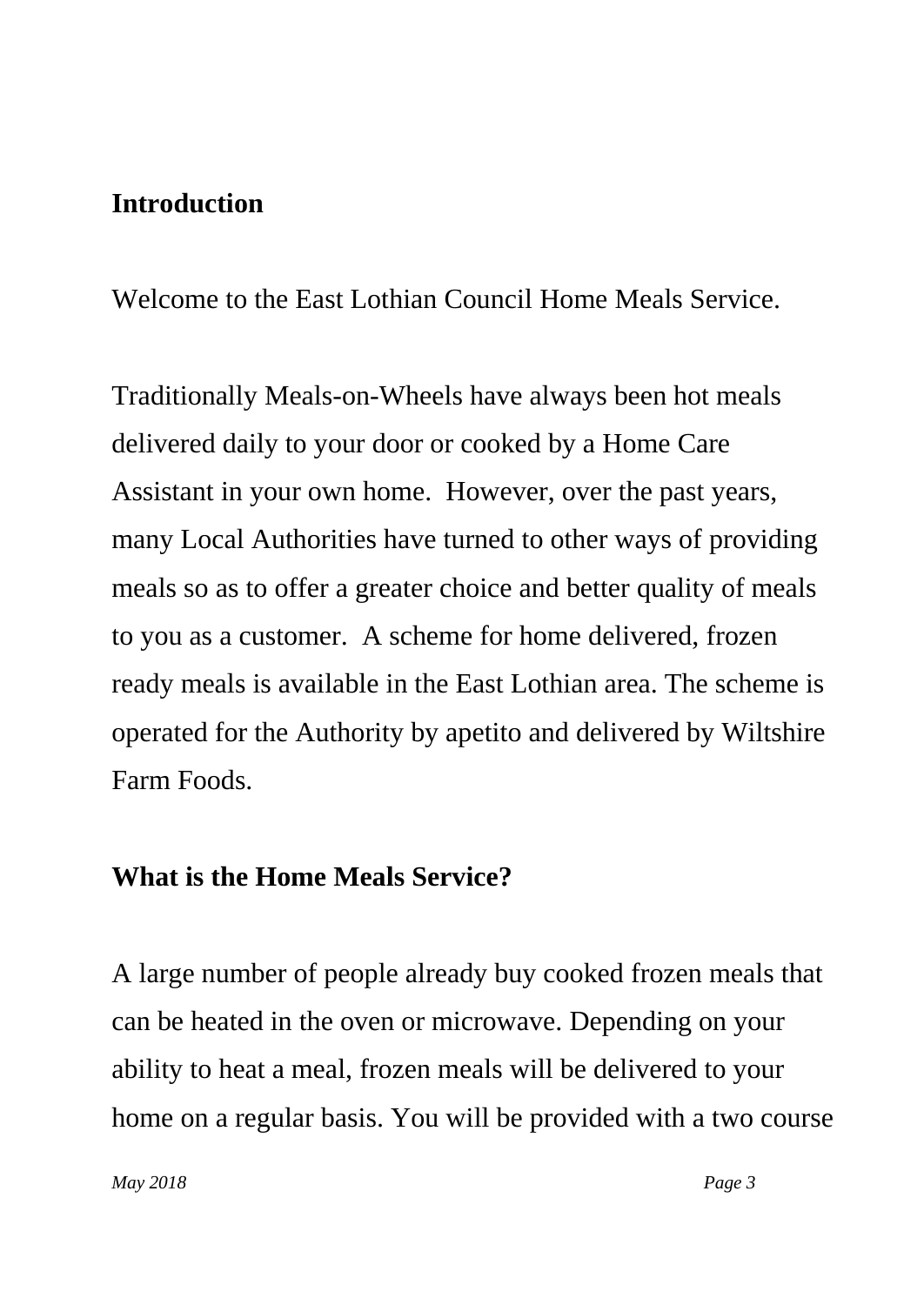meal, i.e. main meal and dessert or a soup option. A small freezer and microwave will be on loan, free of charge, to you for the period you receive the service if required. The need for equipment will be determined at the assessment stage.

## **What is the purpose of the Service?**

- To provide more variety and choice of menu
- So you may choose when you eat your meal
- To ensure a hot safe meal
- To encourage your independence

## **What will this cost you?**

The price for a two course meal will be **£3.45**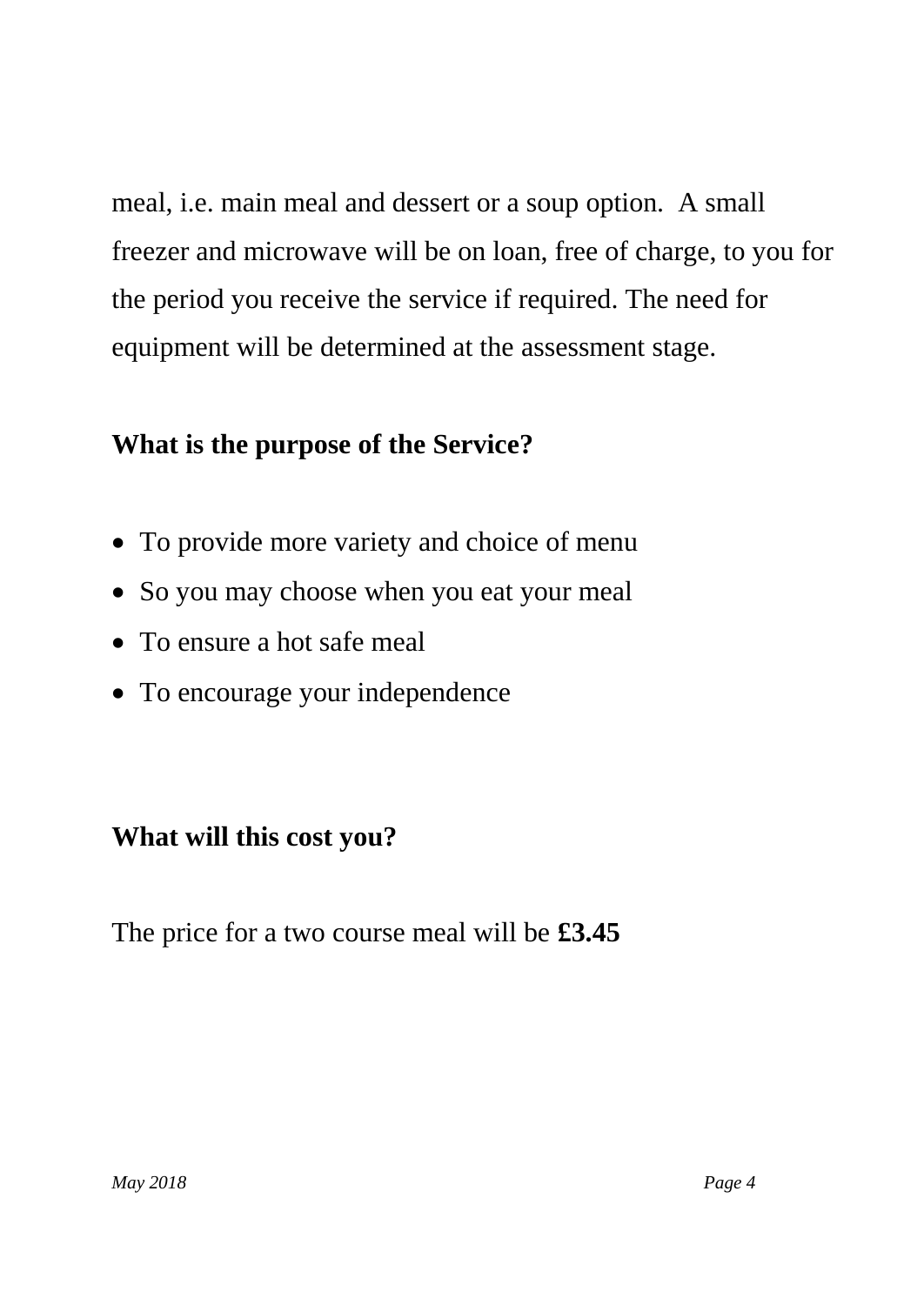## **How the Service Works**

Every fortnight a representative from Wiltshire Farm Foods will visit you in your home to deliver your meals. The driver will have a badge in order to identify her/himself when making the delivery. You will be given an Order Form and a Menu Selector, which you can select your meals from. You will be entitled to order the number of meals agreed with you at assessment stage. Our contractual arrangement is a minimum delivery of 10 meals. E.g. If you require less than 5 meals per week Wiltshire Farm foods will deliver to you every 4 weeks.

Your order will be collected by the representative fortnightly when they deliver your meals. Payment should be made on delivery. *A repeat order will be placed for you unless you instruct the driver differently.*

## **How do I store the Meals?**

You may have your own freezer; alternatively, one can be provided for the period you receive service.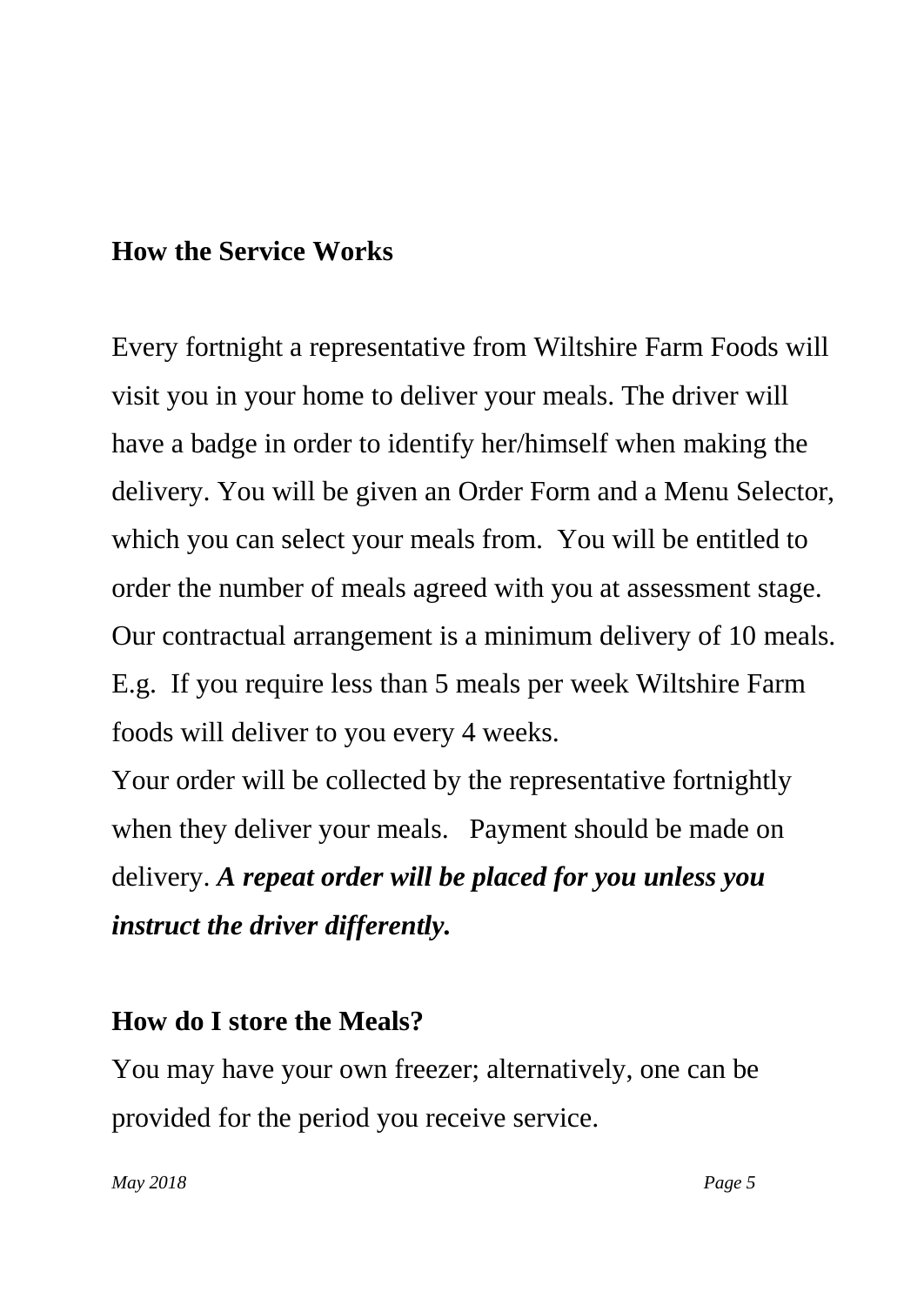### **Points to Remember about Freezers**

- 1 Always make sure you have enough space in the freezer for the meals when they are delivered. One empty shelf should be enough (approx 10 meals and 10 sweets)
- 2. Always make sure your freezer is plugged in and switched on. If the freezer becomes unplugged or switched off, the meals will become defrosted and must be thrown away. *You must never re-freeze meals that have been defrosted* as they may be a source of danger.
- 3. When the representative comes to deliver your meals, he/she will visually check that your freezer is working correctly.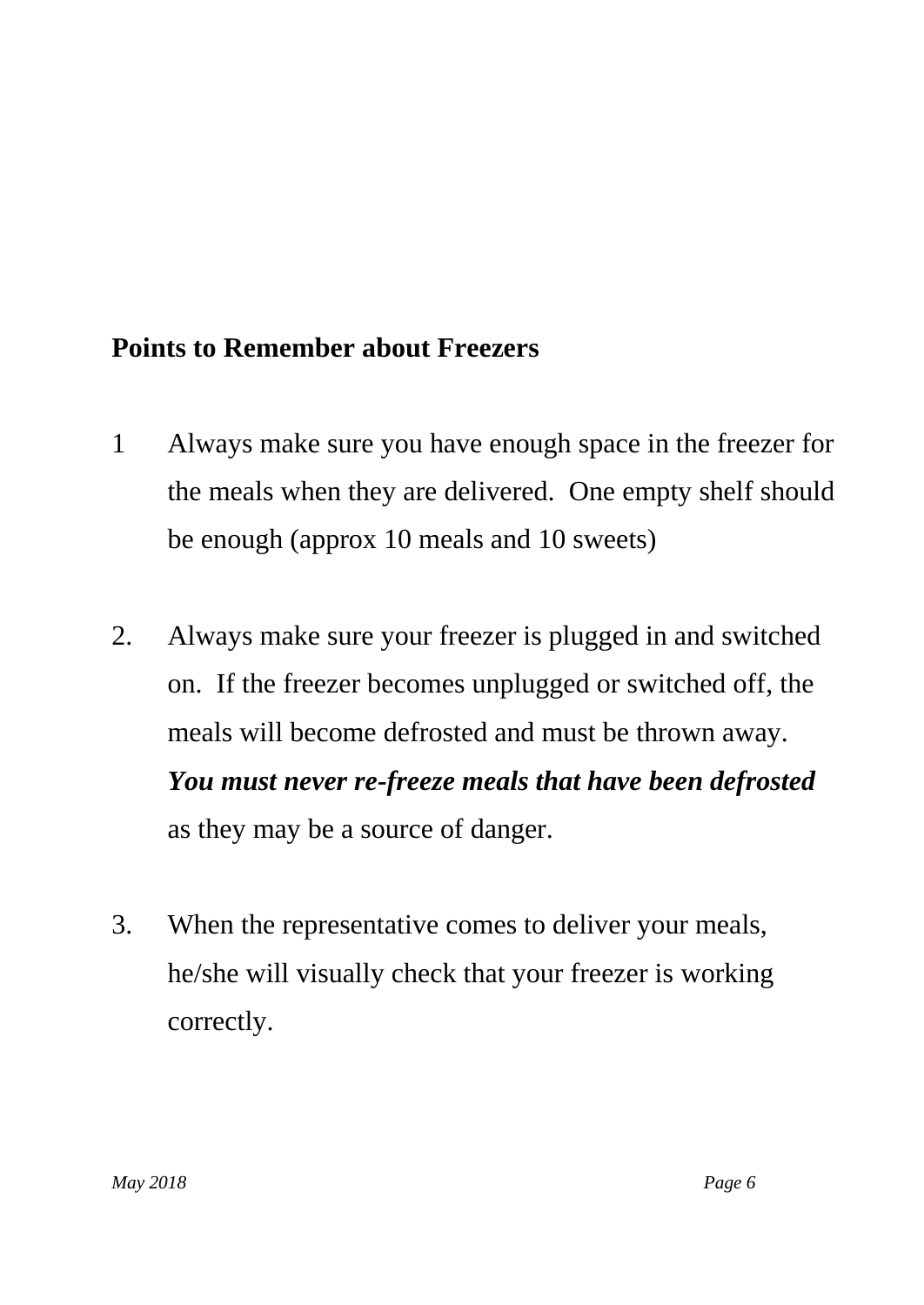## **How Do I Heat the Meals?**

Meals can be heated in a microwave, or your own conventional oven. A microwave can be provided on loan, free of charge, if required.

*All meals should be heated from frozen.*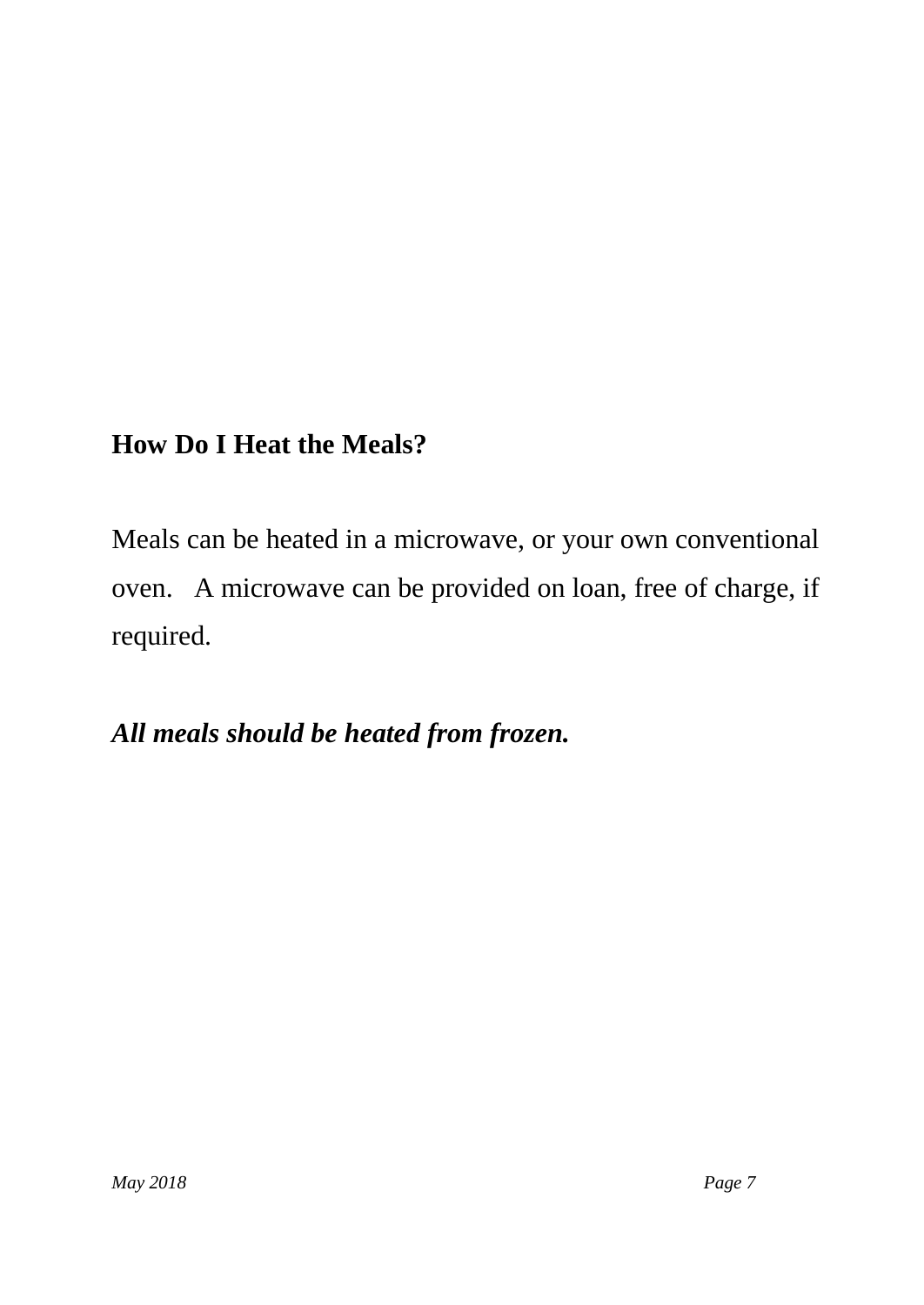## **What type of meals are available?**

You may choose from a wide range of meals and desserts from the Menu Selector Book to cover the number of days you have been assessed for.

A wide range of ethnic meals are available, including:

- · Asian Halal
- Asian Vegetarian
- · Caribbean
- · Kosher

## **Are Special Dietary Meals available?**

If you suffer from a medical condition that requires a special diet, it is likely that special meals may be available. Currently the following diets are available:

Low Salt, Gluten Free, Fork mashable, Soft Diet, Pureed, Low Fat, 1 of 5 a day, Low and Reduced Sugar desserts, 1/2/3 (of your 5-a-day) Energy Dense and Vegetarian.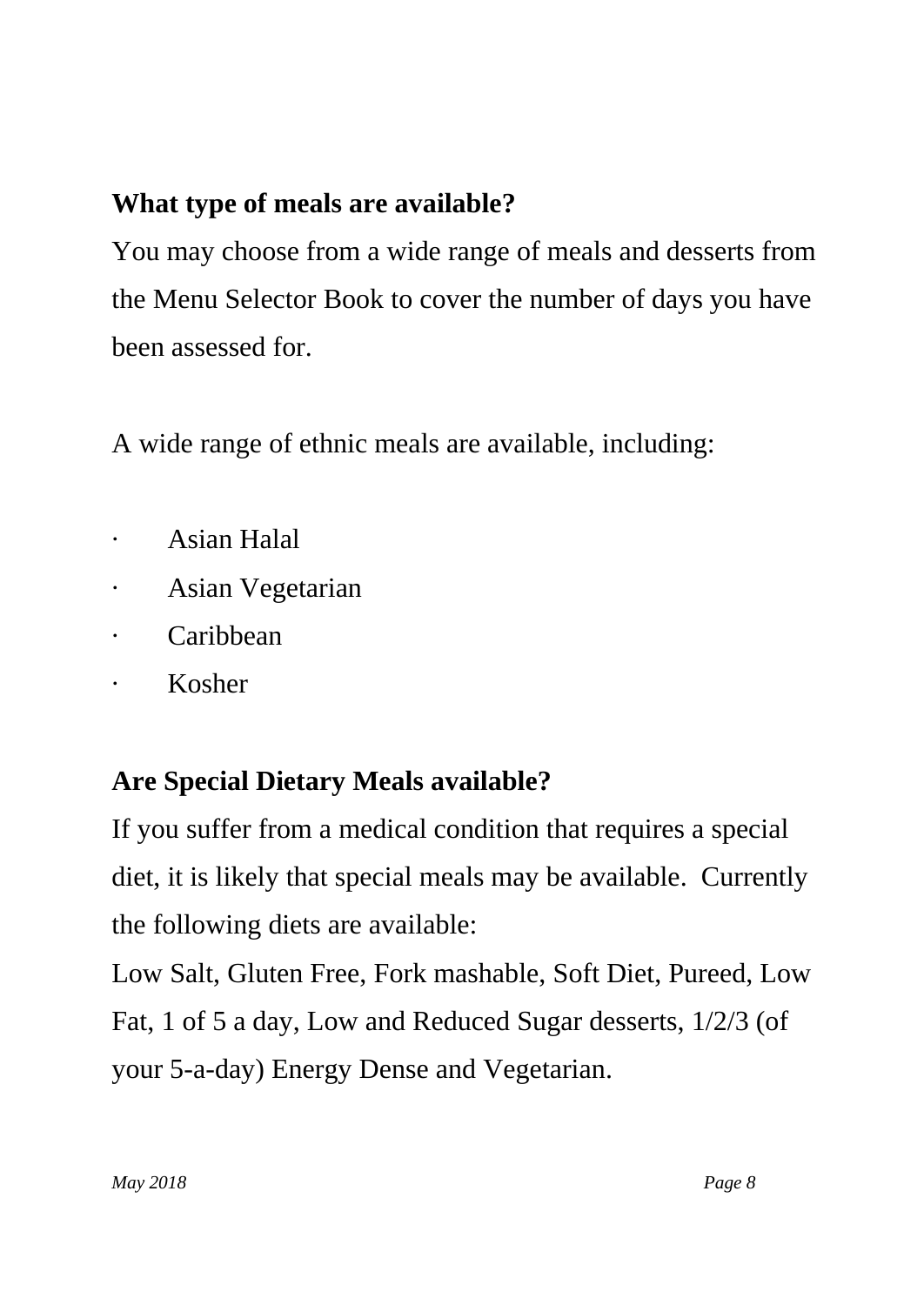## **How Do I Pay?**

When apetito/Wiltshire Farm Foods visit you to deliver your meals they will collect your order for the following fortnight, they will also collect your payment, i.e. cash or cheque. Cheques should be made payable to 'Wiltshire Farm Foods'

Arrangements can only be made for payment by invoice as a last resort, a monthly invoice can be sent to a third party payee (e.g. a relative) to pay Wiltshire Farm Foods on your behalf.

You can also contact Wiltshire Farm Foods with your Debit /Credit card details and make payment by telephone.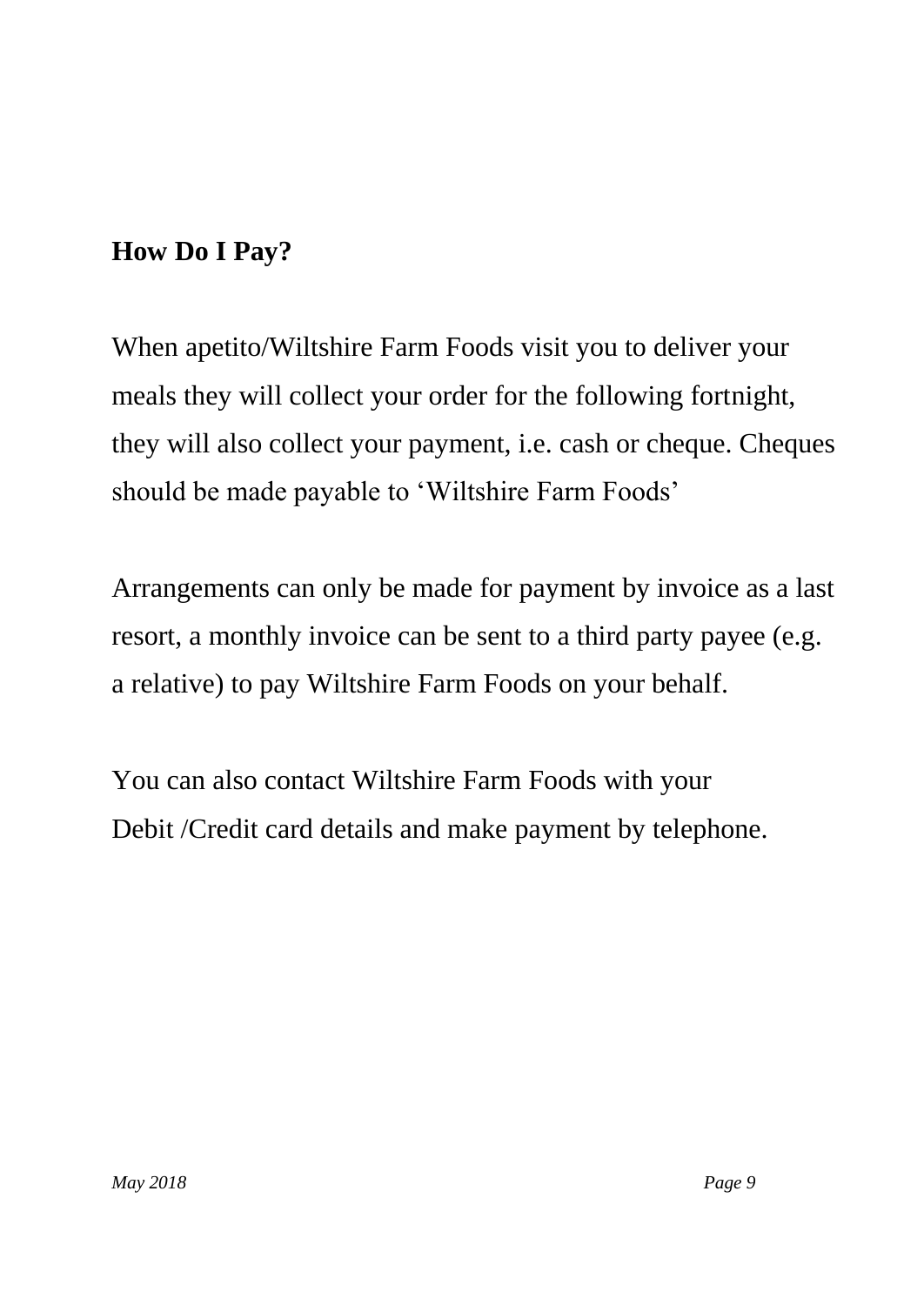## **Useful Telephone Numbers**

The following are contact telephone numbers if you have any problems:

# **Breakdown of freezer**

Wiltshire Farm Foods, Crieff **01764 655 859**

### **Problems with meal delivery**

Wiltshire Farm Foods **01764 655 859**

**Problems with payment**

Wiltshire Farm Foods **01764 655 859**

#### **Compliments, complaints and any other queries**

 Local Meals Co-ordinator : Joyce Gordon Randall House MACMERRY: **01875 618 964**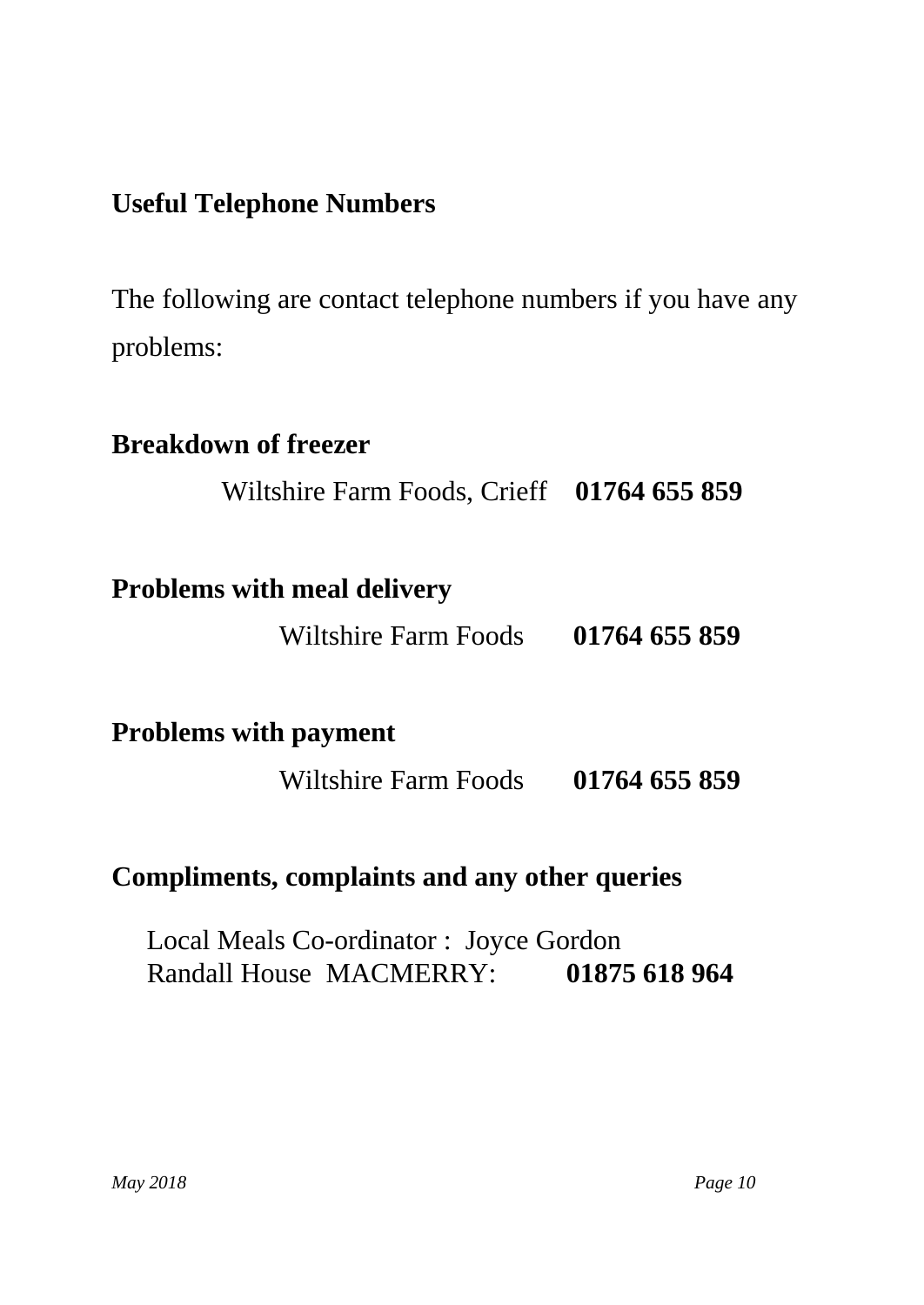## **Complaints Procedure**

If you have any complaint about the service (either about the quality of the meals or about the delivery), you should contact your local Home Care Office on the number listed above. If it is a food complaint please keep the film / lid of the meal. The Home Care Service will pass on your complaint to apetito the Company responsible for the provision of meals who will carry out an investigation and provide you with a full written response within 28 days of the complaint being lodged. In the unusual event that the investigation cannot be concluded within this time scale, an interim response will be made to the complainant with an expected time scale for conclusion.